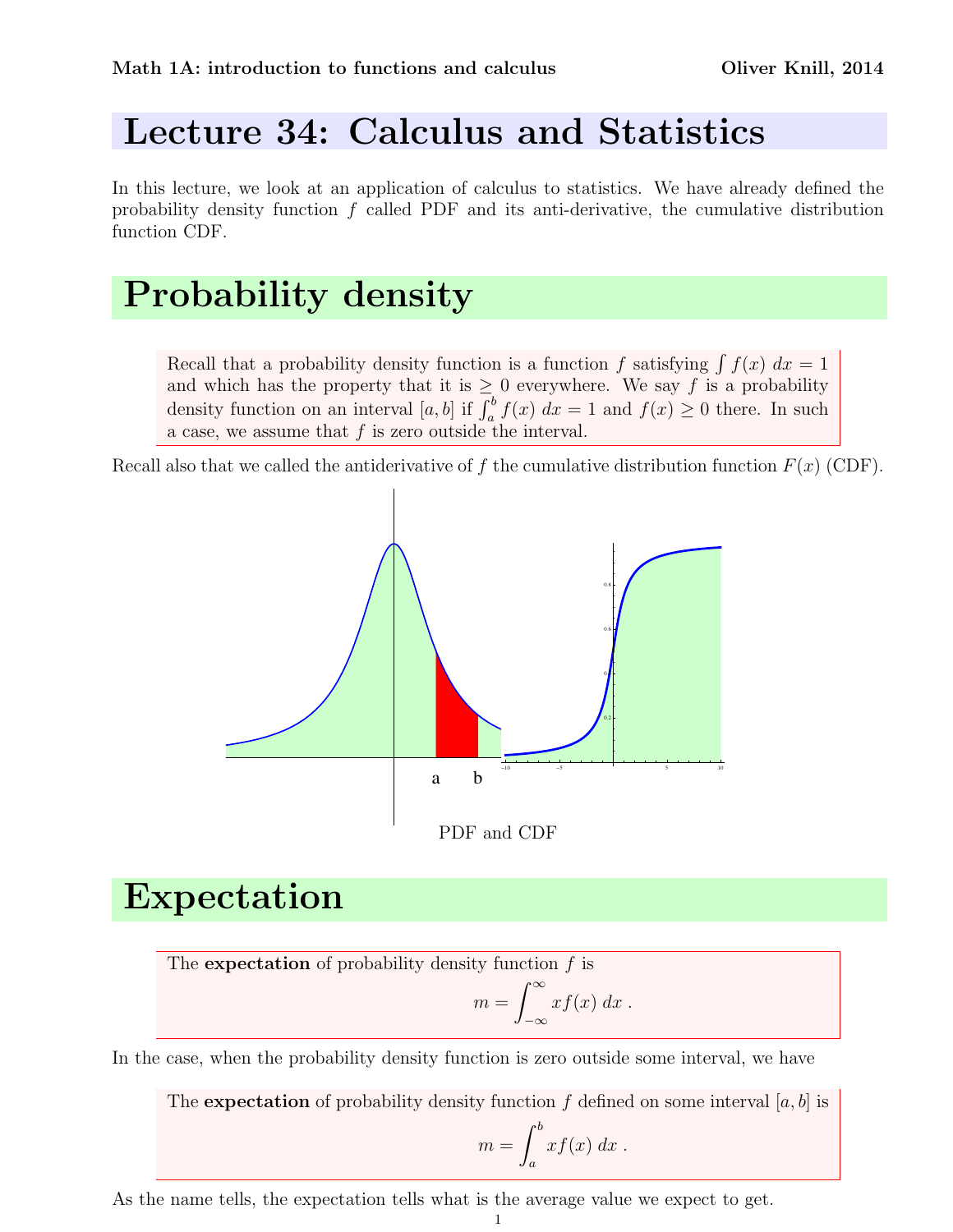### Variance and Standard deviation

The **variance** of probability density function  $f$  is

$$
\int_{-\infty}^{\infty} x^2 f(x) \, dx - m^2
$$

,

where  $m$  is the expectation.

Again, if the probability density function is defined on some interval  $[a, b]$  then

The **variance** of probability density function  $f$  is

$$
\int_a^b x^2 f(x) \ dx - m^2 \ ,
$$

where  $m$  is the expectation of  $f$ .

The square root of the variance is called the standard deviation.

The standard deviation tells us what deviation we expect from the mean.

#### Examples

In the lecture, we will compute this in some examples. Here is some sample.

**1** The expectation of the geometric distribution  $f(x) = e^{-x}$ 

$$
\int xe^{-x} dx = 1.
$$

The variance of the geometric distribution  $f(x) = e^{-x}$  is 1 and the standard deviation 1 too.

Remember that we can compute also with Tic-Tac-Toe:

$$
\int x^2 e^{-x} dx
$$
\n
$$
x^2 e^{-x}
$$
\n
$$
2x e^{-x}
$$
\n
$$
2e^{-x}
$$
\n
$$
e^{-x}
$$
\n
$$
e^{-x}
$$
\n
$$
e^{-x}
$$
\n
$$
\theta
$$
\n
$$
e^{-x}
$$

**2** The expectation of the standard Normal distribution  $f(x) = (2\pi)^{-1/2}e^{-x^2/2}$ 

$$
\int_0^\infty x(2\pi)^{-1/2} e^{-x^2/2} dx = 0.
$$

**3** The variance of the standard Normal distribution  $f(x) = (2\pi)^{-1/2}e^{-x^2/2}$ 

$$
\int_0^\infty x(2\pi)^{-1/2} x^2 e^{-x^2/2} dx = 0.
$$

We can do that by partial integration too. Its a bit more tricky.

The next example is for trig substitution:

 $\overline{4}$  The distribution on [−1, 1] with function  $(1/π)(1−x^2)^{-1/2}$  is called the arcsin distribution. What is the cumulative distribution function? What is the mean  $m$ ? What is the standard deviation  $\sigma$ ? We will compute this in class. The answers are  $m = 0, \sigma = 1/\sqrt{2}$ .